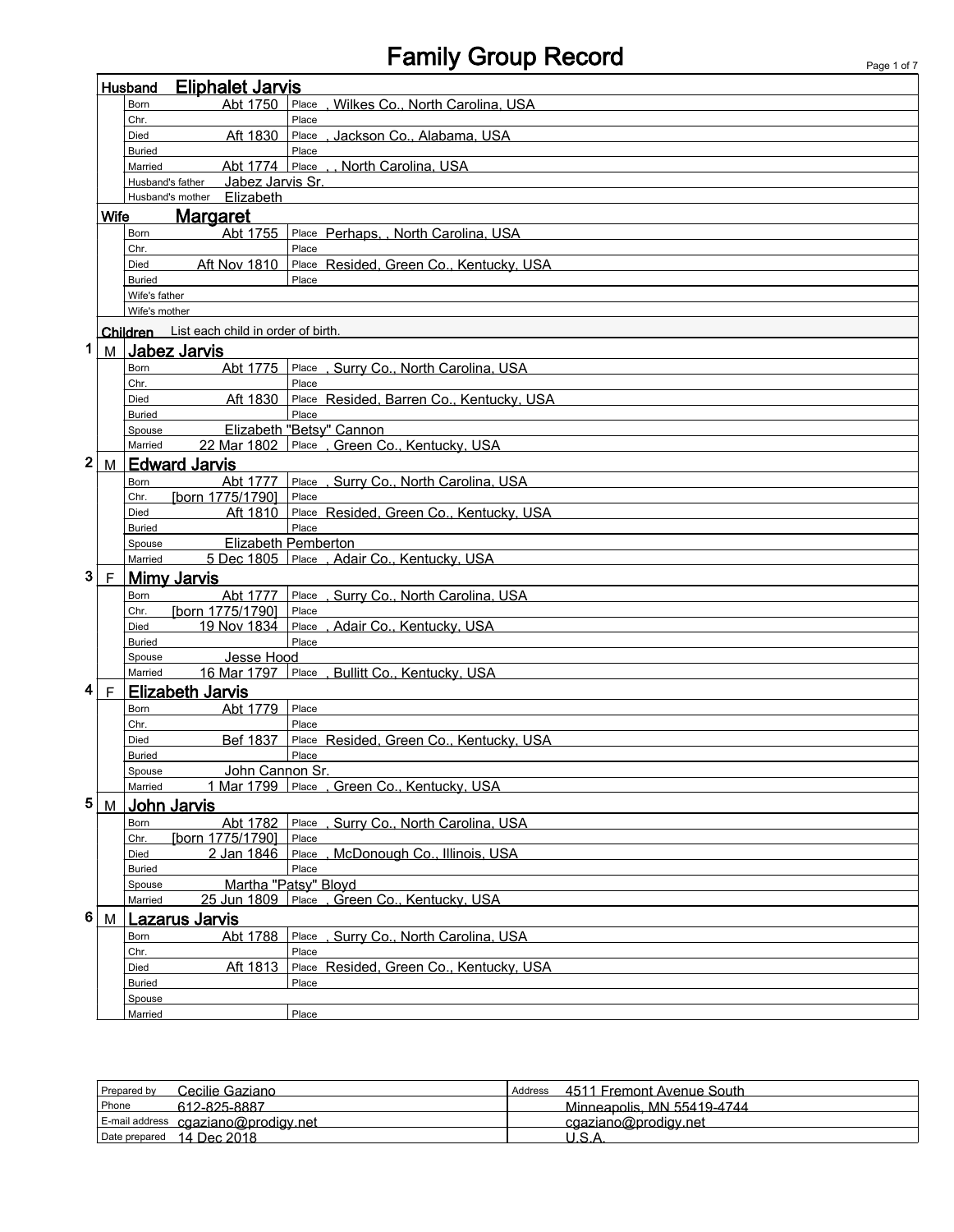## Family Group Record

|  |       | <b>Husband</b> | <b>Eliphalet Jarvis</b>    |                                                                                                                                                                                                                                                                                                                                                                                                                                                                                                                                                 |
|--|-------|----------------|----------------------------|-------------------------------------------------------------------------------------------------------------------------------------------------------------------------------------------------------------------------------------------------------------------------------------------------------------------------------------------------------------------------------------------------------------------------------------------------------------------------------------------------------------------------------------------------|
|  | Wife  |                | <u>Margaret</u>            |                                                                                                                                                                                                                                                                                                                                                                                                                                                                                                                                                 |
|  |       | Children       |                            | List each child in order of birth.                                                                                                                                                                                                                                                                                                                                                                                                                                                                                                              |
|  | F     |                | <b>Lucy Jarvis</b>         |                                                                                                                                                                                                                                                                                                                                                                                                                                                                                                                                                 |
|  |       | Born           |                            | Abt 1790<br>Place, Surry Co., North Carolina, USA                                                                                                                                                                                                                                                                                                                                                                                                                                                                                               |
|  |       | Chr.<br>Died   |                            | Place (Green County was created in 1792)<br>Bef 1830<br>Green Co., Kentucky, USA<br>Place                                                                                                                                                                                                                                                                                                                                                                                                                                                       |
|  |       | <b>Buried</b>  |                            | Place                                                                                                                                                                                                                                                                                                                                                                                                                                                                                                                                           |
|  |       | Spouse         |                            | Bird Cannon Sr.                                                                                                                                                                                                                                                                                                                                                                                                                                                                                                                                 |
|  | Notes | Married        |                            | 3 Jan 1807   Place<br>Green Co., Kentucky, USA                                                                                                                                                                                                                                                                                                                                                                                                                                                                                                  |
|  |       |                | HUSBAND - Eliphalet Jarvis |                                                                                                                                                                                                                                                                                                                                                                                                                                                                                                                                                 |
|  |       | Abt 1750       |                            | North Carolina. Eliphalet Jarvis was born to Jabez Jarvis Sr. & Elizabeth unknown.[1]                                                                                                                                                                                                                                                                                                                                                                                                                                                           |
|  |       |                | 29 Jan 1778                | Surry Co., North Carolina. Eliphalet Jarvis, 200 acre land grant entered, certificate 1-315,<br>Patent 166, on Fishers River, Book 35, page 431. Issued 03 Apr 1780, Grant 465, Entry 48.[2]                                                                                                                                                                                                                                                                                                                                                    |
|  |       |                | 03 Apr 1780                | Surry Co., North Carolina. Eliphalet Jarvis received land certificate range 1-315.[3]                                                                                                                                                                                                                                                                                                                                                                                                                                                           |
|  |       | service        | 25 Sep 1784                | Salisbury, Rowan co., North Carolina. Eliphalil Jarvis received a pay voucher for military<br>in the American Revolutionary War.[4]                                                                                                                                                                                                                                                                                                                                                                                                             |
|  |       |                | 1784/1787                  | Surry Co., North Carolina. State/Colonial Census: Elipholet Jarvis, page 144.[5]<br>1 white male 21-60<br>1726 - 1766<br>3 white males either under 21 or 61/older<br>1725/earlier or 1765/1786 [Jabez, Edward, John]                                                                                                                                                                                                                                                                                                                           |
|  |       |                |                            | Probably wife Margaret and 2 daughters, Mimy and Elizabeth.<br>3 white females any age<br>0 slaves                                                                                                                                                                                                                                                                                                                                                                                                                                              |
|  |       | 1786           |                            | Surry Co., North Carolina. Elipholet Jarvis was in Willeses District in the state census, p. 1.[6]                                                                                                                                                                                                                                                                                                                                                                                                                                              |
|  |       | 1790           |                            | Surry Co., North Carolina. Federal Census: Eliphalett Jervis.[7]<br>Free White Persons - Males - Under 16: 4 Born 1775/1790 [Jabez, Edward, John, Lazarus]<br>Free White Persons - Males - 16 and over: 1 Born 1774 or earlier [Eliphalet]<br>Free White Persons - Females: 4 [wife Margaret & 3 daughters [Mimy, Elizabeth, Lucy]                                                                                                                                                                                                              |
|  |       |                |                            | He should not be confused with another Eliphalet Jarvis in the Federal Census in Huntington,<br>Suffolk Co., New York, who had 2 males 16 or older and 6 females, no slaves.[8]                                                                                                                                                                                                                                                                                                                                                                 |
|  |       |                |                            | He should also not be confused with a younger Eliphalet Jarvis who served in the 4th Regiment<br>(Steele's) W. Tennessee Militia who was later found in White Co., Tennessee, by 1825.                                                                                                                                                                                                                                                                                                                                                          |
|  |       |                |                            | He should also not be confused with an Eliphalet Jarvis, born in 1798 in Buncombe Co., North Carolina, died in 1881<br>in Madison Co., North Carolina, whose wife was Catherine Hickman. The Eliphalet Jarvis born about 1750 in North<br>Carolina did NOT have a wife named Catherine Hickman, Katherine Hickman, Katherine Hickman, etc. (The<br>Buncombe Co. man was the son of Jabez Jarvis, Jr., and Margaret "Peggy" Holcombe. Jabez, Jr., was a brother of<br>the Eliphalet Jarvis born about 1750.)                                     |
|  |       | 1800           |                            | Federal Census. Eliphalet Jarvis was not found.                                                                                                                                                                                                                                                                                                                                                                                                                                                                                                 |
|  |       |                | 13 Sep 1809<br>16 Apr 1810 | Green Co., Kentucky. John Mathews to Eliphlit Jarvis -- \$500 - - Tract in Green County on Big Brush<br>Creek - - 185 acres - - the Barrens. Signed: John Mathis (X), Jeremiah Mathis (X). Wit: Alexander Patton, Joseph<br>Dobson, William Hawks. Ack. by John Mathis on 26 Sep 1809. Rec. by James Allen, CGC.[9]<br>Green Co., Kentucky. Eliphlit Jarvis to Benjamin Settles --- 250 pounds -- 194 acres - lying on a<br>branch of Green River - - Jarvises Branch - bush which is cut down where Mr. John Cannon's field is now - corner to |
|  |       |                |                            | David Smith and Thomas Pemberton - head of Jarvises branch - it being the tract of land surveyed in the name and<br>for Eliphlit Jarvis. Signed: Eliphlit Jarvis Wit: Francis C. Dickerson, William Goff, John Caldwell Green County SCT:                                                                                                                                                                                                                                                                                                       |

Proven by Francis C. Dickerson and John Caldwell on 8 Aug 1810. Rec: 18 Aug 1810 by John Barret, DC.[10]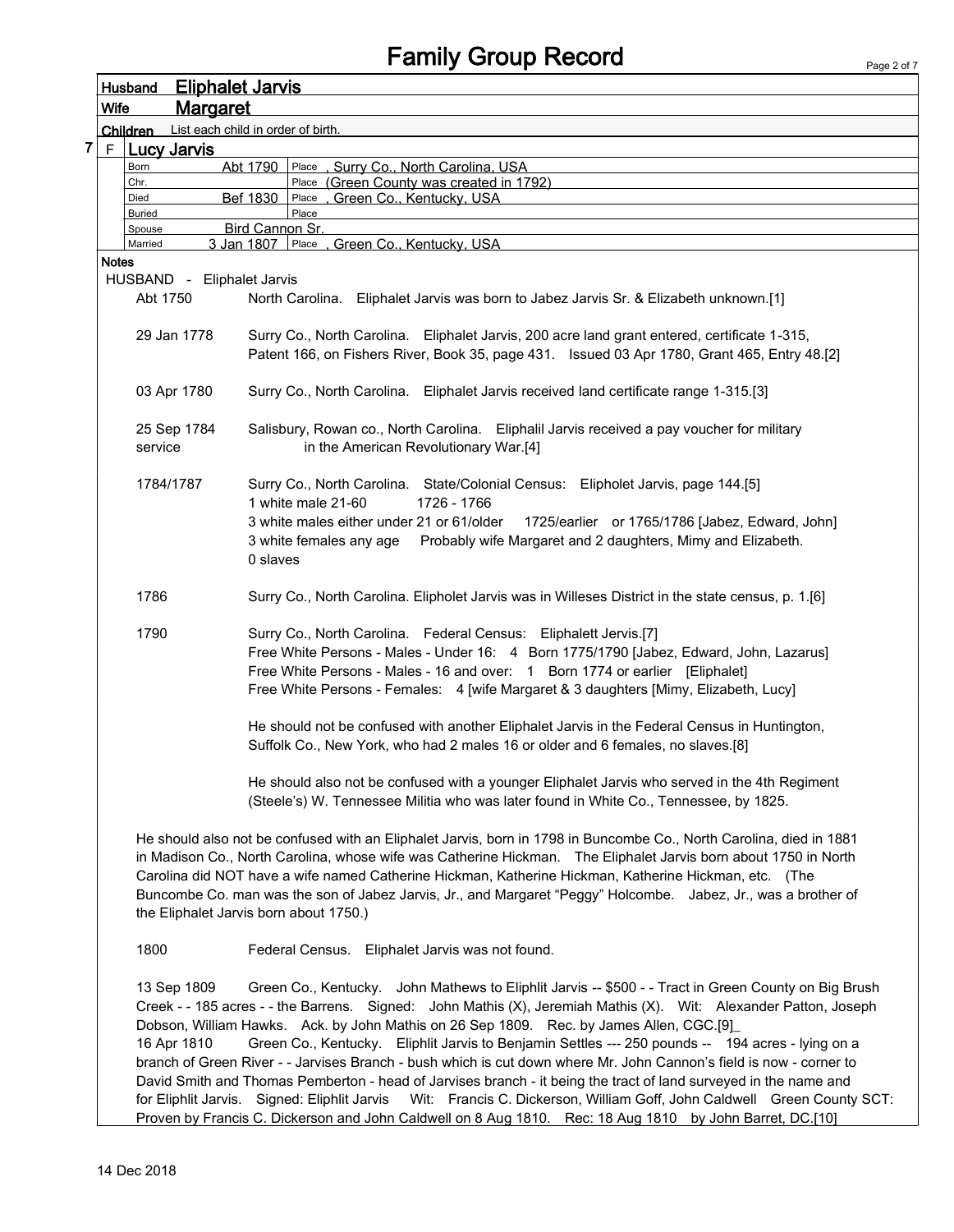| <b>Eliphalet Jarvis</b><br><b>Husband</b>                                                                                                                                                                                                                                                                                                                                                                                                                                                                                                                                                                                                                       |  |
|-----------------------------------------------------------------------------------------------------------------------------------------------------------------------------------------------------------------------------------------------------------------------------------------------------------------------------------------------------------------------------------------------------------------------------------------------------------------------------------------------------------------------------------------------------------------------------------------------------------------------------------------------------------------|--|
| <b>Margaret</b><br>Wife                                                                                                                                                                                                                                                                                                                                                                                                                                                                                                                                                                                                                                         |  |
| <b>Notes</b><br>HUSBAND - Eliphalet Jarvis<br>(Continued)<br>Greensburgh, Green Co., Kentucky. Federal Census. Eliphalt James [Eliphalet Jarvis] next door to<br>1810<br>daughter Lucy and son-in-law, Bird Cannon. 1 w male 16-25 (1785/1794), 1 w male and 1 w female 45 or older (1765/<br>earlier).[11]                                                                                                                                                                                                                                                                                                                                                     |  |
| Green Co., Kentucky. Green County SCT: Indenture from Eliphlet Jarvis to Ben Suttles was<br>Abt Nov 1810<br>acknowledged by Margaret Jarvis. She was examined privily and relinguished dower. Rec.: 27 Dec 1810 by John<br>Barret, DC.[12] NOTE: This shows that Eliphlet's wife was Margaret.                                                                                                                                                                                                                                                                                                                                                                  |  |
| 17 Nov 1810<br>Green Co., Kentucky. William Shasteed of Jackson County, Tennessee, to James Goldsby of Green<br>County - 100 pounds - 100 acres on Big Brush Creek-bank of said creek where Alexander St. Clair's upper line of<br>8476-1/2 acres survey intersects or crosses Samuel McDowel's line that run northwest from his south corner - Daniel<br>Gains survey of 420 acres --. Signed: William Shasted (X). Wit: Jacob Bale, Eliphlet Jarvis, Robert Grayham,<br>William Hawks. Green County SCT: Proven by Jacob Bale before James Allen, clerk, on 26 Feb 1811, and by<br>Robert Grayham on 28 Mar 1814. Rec: 31 Mar 1814 by John Barret, clk.[13]   |  |
| 24 Jun 1812<br>Green Co., Kentucky. Spencer Griffen of Murry County, Tennessee, to Henry Hohimer of Green<br>County for \$150 east side of Big Brush Creekto begin on the east bank of brush Creek where Samuel McCowel's<br>south boundary of his tract of 1000 acres crosses the creek - McDowel's line to the intersection with Alexander St.<br>Clair's line - south and westwardly with St. Clair's line to where Joseph Dobson's line crosses the same. Wit:<br>James<br>Goldsby, Eliphlet Jarvis (X), William Hawks Jr., Fielden Beams (X) Green County SCT: proven by James Goldsby &<br>William Hawks Jun'r. Rec: 24 Feb 1813 by James Allen, CGC.[14] |  |
| Green Co., Kentucky. Jabes Jarvis of Adair County, KY, to David Smith of Green County - - \$83 -<br>01 Sep 1812<br>tract in Green County - east side of lick branch, David Smith's corner of Eliphlit Jarvis line - down the creek with<br>Smith's line - bank of the river above the mouth of Jarvis Branch corner to Robinson's land - 100 acres. Signed:<br>Jabez Jarvis No wit. Green County SCT; ack. by Jarvis on 2 Sep 1812. Rec. 15 Sep 1812 by James Allen, CGC.[15]<br>12 Jun 1813<br>Green Co., Kentucky. John Jarvis, Elephalit Jarvis (owned land), and Lazerus Jarvis were on the tax<br>list, p. 18.[16]                                         |  |
| 1820<br>Federal Census. Eliphalet Jarvis was not found.                                                                                                                                                                                                                                                                                                                                                                                                                                                                                                                                                                                                         |  |
| 1830<br>Jackson Co., Alabama. Federal Census.<br>Eliphodd Jarvis [Eiphalet Jarvis].[17]<br>Free White Persons - Males - 60 thru 69:<br>1761/1770<br>Unidentified<br>1<br>Free White Persons - Males - 80 thru 89:<br>1741/1750<br>Eliphalet Jarvis, born in 1750<br>1<br>Free White Persons - Females - 60 thru 69: 1<br>1761/1770<br>Unidentified                                                                                                                                                                                                                                                                                                              |  |
| This appears to be the Eliphalet Jarvis, born about 1750 in North Carolina.                                                                                                                                                                                                                                                                                                                                                                                                                                                                                                                                                                                     |  |
| Note: Granddaughter, Hannah Cannon, who married John Crawley, was in Jackson County,<br>Alabama.                                                                                                                                                                                                                                                                                                                                                                                                                                                                                                                                                                |  |
| [1] The following information is from Kathleen Jarvis of Sunnyvale, Santa Clara, California, USA, who has a family tree<br>at Ancestry.com called "Jarvis Family Tree," posted 26 Oct 20013. "Eliphalet' is another form of 'Eliphelet,' meaning<br>'God is release.' Eliphalet was the name of one of King David's sons, and other Old Testament persons as well."<br>http:/<br>/www.behindthename.com/name/eliphelet                                                                                                                                                                                                                                          |  |
| [2] Ancestry.com. North Carolina, Land Grant Files, 1693-1960 [database on-line]. Provo, UT, USA: Ancestry.com<br>Operations, Inc., 2016. Original data: North Carolina Land Grants. Microfilm publication, 770 rolls. North Carolina<br>State Archives, Raleigh, North Carolina.                                                                                                                                                                                                                                                                                                                                                                               |  |
| [3] Ancestry.com. North Carolina, Land Grant Files, 1693-1960 [database on-line]. Provo, UT, USA: Ancestry.com<br>Operations, Inc., 2016. North Carolina Land Grants. Microfilm publication, 770 rolls. North Carolina State Archives,                                                                                                                                                                                                                                                                                                                                                                                                                          |  |

Raleigh, North Carolina.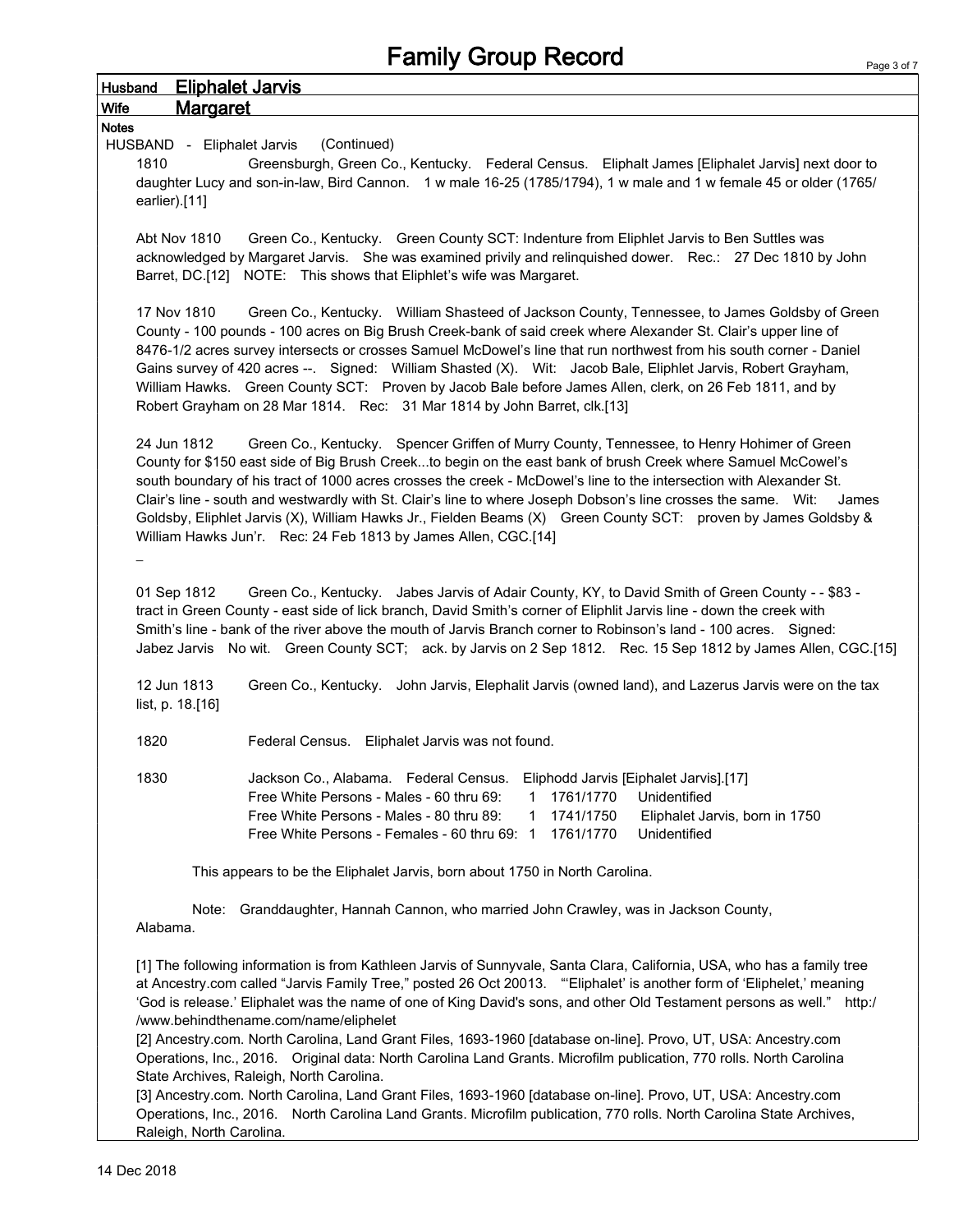| <b>Husband</b> |                            | <b>Eliphalet Jarvis</b>                                                                                              |
|----------------|----------------------------|----------------------------------------------------------------------------------------------------------------------|
| <b>Wife</b>    | <b>Margaret</b>            |                                                                                                                      |
| <b>Notes</b>   |                            |                                                                                                                      |
|                | HUSBAND - Eliphalet Jarvis | (Continued)                                                                                                          |
|                |                            | [4] "North Carolina Revolutionary Pay Vouchers, 1779-1782, "FamilySearch ((https://familysearch.org/ark:/61903/1:1:  |
|                |                            | Q2WT-P4RM : accessed 20 September 2018), Eliphalil Jarvis, 25 Sep 1784; State Archives of North Carolina,            |
|                |                            | Raleigh. The Revolutionary War pension record of Moses Meers of Green Co., KY, helps to prove that Eliphalet         |
|                |                            | Jarvis of Green Co., KY, is the same man as Eliphalet Jarvis in Surry Co., NC (information posted at www.ancestry.   |
|                |                            | com family trees by several individuals).                                                                            |
|                |                            | [5] Ancestry.com. North Carolina, State Census, 1784-1787 [database on-line]. Provo, UT, USA: Ancestry.com           |
|                |                            | Operations Inc, 2006. This collection was indexed by Ancestry World Archives Project contributors.  Original data:   |
|                |                            | Register, Alvaretta K. State Census of North Carolina, 1784-1787. Baltimore, MD, USA: Genealogical Publishing Co.,   |
|                | 2001.                      |                                                                                                                      |
|                |                            | [6] Ancestry.com. North Carolina, Compiled Census and Census Substitutes Index, 1790-1890 [database on-line].        |
|                |                            | Provo, UT, USA: Ancestry.com Operations Inc, 1999. Original data: Jackson, Ron V., Accelerated Indexing Systems,     |
|                |                            | comp North Carolina Census, 1790-1890. Compiled and digitized by Mr. Jackson and AIS from microfilmed                |
|                |                            | schedules of the U.S. Federal Decennial Census, territorial/state censuses, and/or census substitutes.               |
|                |                            | [7] Ancestry.com. 1790 United States Federal Census [database on-line]; Series: M637; Roll: 7; Page: 510; Image:     |
|                |                            | 297; Family History Library Film: 0568147. Provo, UT, USA: Ancestry.com Operations, Inc., 2010. Images reproduced    |
|                | by FamilySearch.           |                                                                                                                      |
|                |                            | [8] Ancestry.com. 1790 United States Federal Census [database on-line]; Series: M637; Roll: 6; Page: 80; Image: 409; |
|                |                            | Family History Library Film: 0568146. Provo, UT, USA: Ancestry.com Operations, Inc., 2010. Images reproduced by      |
|                | FamilySearch.              |                                                                                                                      |
|                |                            | [9] Green County, Kentucky, Deed Book 6, pp. 5-6. From Green County, Kentucky Abstracts of Deed: Books 5 & 6         |
|                |                            | 1806-1814, compiled by Barbara Wright, printed by McDowell Publications, Utica, Ky 42316, 1993, p. 84.               |
|                |                            | [10] Green County, Kentucky, Deed Book 6, pp. 171-172. From Green County, Kentucky Abstracts of Deed: Books 5        |
|                |                            | & 6 1806-1814, compiled by Barbara Wright, printed by McDowell Publications, Utica, Ky 42316, 1993, p. 102.          |
|                |                            | [11] Year: 1810; Census Place: Greensburgh, Green, Kentucky; Roll: 6; Page: 256; Image: 00274; Family History        |
|                |                            | Library Film: 0181351. Ancestry.com. 1810 United States Federal Census [database on-line]. Provo, UT, USA:           |
|                |                            | Ancestry.com Operations, Inc., 2010. Images reproduced by FamilySearch.                                              |
|                |                            | [12] Green County, Kentucky, Deed Book 6, p.134. From Green County, Kentucky Abstracts of Deed: Books 5 & 6          |
|                |                            | 1806-1814, compiled by Barbara Wright, printed by McDowell Publications, Utica, Ky 42316, 1993, p. 117.              |
|                |                            | [13] Green County, Kentucky, Deed Book 6, pp. 524-525. From Green County, Kentucky Abstracts of Deed: Books 5        |
|                |                            | & 6 1806-1814, compiled by Barbara Wright, printed by McDowell Publications, Utica, Ky 42316, 1993, p. 229.          |
|                |                            | [14] Green County, Kentucky, Deed Book 6, pp. 400-401. From Green County, Kentucky Abstracts of Deed: Books 5        |
|                |                            | & 6 1806-1814, compiled by Barbara Wright, printed by McDowell Publications, Utica, Ky 42316, 1993, p. 192.          |
|                |                            | [15] Green County, Kentucky, Deed Book 6, p. 357. From Green County, Kentucky Abstracts of Deed: Books 5 & 6         |
|                |                            | .1806-1814, compiled by Barbara Wright, printed by McDowell Publications, Utica, Ky 42316, 1993, p. 178              |
|                |                            | [16] From http://www.kykinfolk.com/green/1813taxlist.htm, list submitted by Tiffany Luchetta,; accessed on 09 Oct    |
|                | 2018.                      |                                                                                                                      |
|                |                            | [17] Ancestry.com. 1830 United States Federal Census [database on-line]; Series: M19; Roll: 1; Page: 128; Family     |
|                |                            | History Library Film: 0002328. Provo, UT, USA: Ancestry.com Operations, Inc., 2010. Images reproduced by             |
|                | FamilySearch.              |                                                                                                                      |
|                |                            |                                                                                                                      |
|                | CHILD 1 - Jabez Jarvis     |                                                                                                                      |
|                |                            | ITimeline for Jabez Jarvis and Elizabeth Cannon[1]                                                                   |
|                |                            |                                                                                                                      |
|                | Abt 1775                   | Surry Co., North Carolina. Jabez Jarvis was born to Eliphalet Jarvis and unknown wife.                               |
|                |                            |                                                                                                                      |
|                | Abt 1775                   | Probably South Carolina. Elizabeth Cannon was born to unknown parents.                                               |
|                |                            |                                                                                                                      |
|                | 22 Mar 1802                | Green Co., Kentucky. Jabez Jarvis and Betsy Cannon were married.[2]                                                  |
|                |                            |                                                                                                                      |
|                | 1810                       | Columbia, Adair Co., Kentucky. Federal Census: Jabez Jarvis.[3]                                                      |
|                |                            | Free White Persons - Males - Under 10:<br>4 [born 1801/1810]                                                         |
|                |                            | Free White Persons - Males - 26 thru 44 :<br>[born 1756/1774]<br>1                                                   |

Free White Persons - Females - 26 thru 44: 1 [born 1756/1774]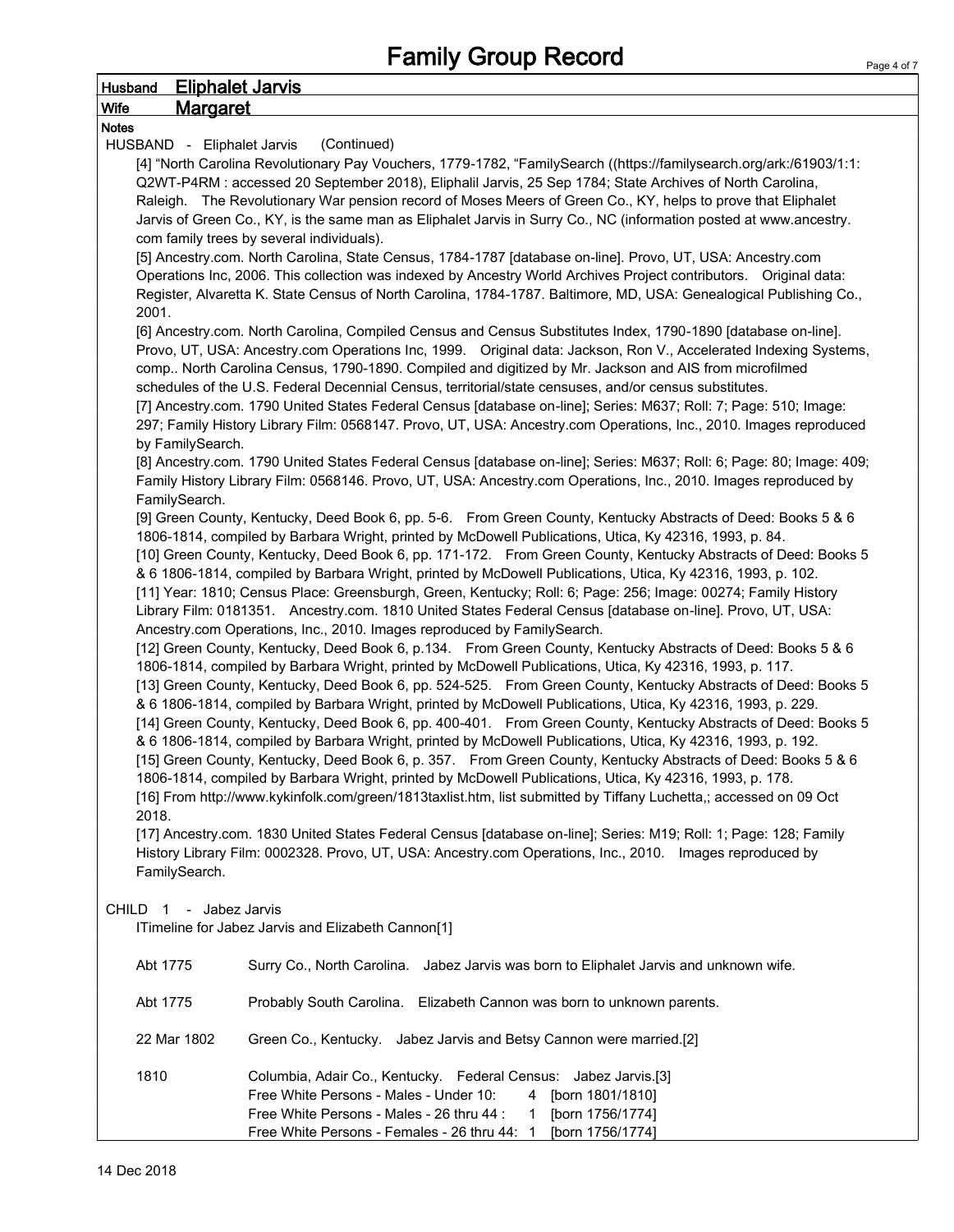| <b>Eliphalet Jarvis</b><br><b>Husband</b>                                                                                                                                                                                                                                                                                                                                                                                                                                                                                                                                                                                                                                                                                                                                                                                                                                                                                                                                                                                                                                                                                              |                                                                                                                                                                                          |
|----------------------------------------------------------------------------------------------------------------------------------------------------------------------------------------------------------------------------------------------------------------------------------------------------------------------------------------------------------------------------------------------------------------------------------------------------------------------------------------------------------------------------------------------------------------------------------------------------------------------------------------------------------------------------------------------------------------------------------------------------------------------------------------------------------------------------------------------------------------------------------------------------------------------------------------------------------------------------------------------------------------------------------------------------------------------------------------------------------------------------------------|------------------------------------------------------------------------------------------------------------------------------------------------------------------------------------------|
| <u>Margaret</u><br><b>Wife</b>                                                                                                                                                                                                                                                                                                                                                                                                                                                                                                                                                                                                                                                                                                                                                                                                                                                                                                                                                                                                                                                                                                         |                                                                                                                                                                                          |
| <b>Notes</b>                                                                                                                                                                                                                                                                                                                                                                                                                                                                                                                                                                                                                                                                                                                                                                                                                                                                                                                                                                                                                                                                                                                           |                                                                                                                                                                                          |
| (Continued)<br>CHILD 1 - Jabez Jarvis                                                                                                                                                                                                                                                                                                                                                                                                                                                                                                                                                                                                                                                                                                                                                                                                                                                                                                                                                                                                                                                                                                  |                                                                                                                                                                                          |
| 27 Sep 1811<br>Green Co., Kentucky. Bird Cannon and wife, Lucy, to John Suthern/Southern for \$100 in cash and<br>\$300 in trade for 150 acres in Green County - Thomas Munford his brothers Signed Bird Cannon, Lucy Cannon.<br>Wit: John Cannon, Burten Southern, Elizabeth Jarvis.<br>by Burton Southern and Elizabeth Jarvis. Rec.: James Allen, CGC.[4] [Elizabeth is likely Elizabeth Cannon, wife of<br>Jabez Jarvis.]                                                                                                                                                                                                                                                                                                                                                                                                                                                                                                                                                                                                                                                                                                          | 2 Oct 1811 acknowledged by Bird and Lucy Cannon. Proved                                                                                                                                  |
| 1820<br>Greensburgh, Green Co., Kentucky. Federal Census: Jabis Jarvis.[5]<br>Free White Persons - Males - Under 10:<br>Free White Persons - Males - 10 thru 15:<br>Free White Persons - Males - 16 thru 18:<br>$\mathbf{1}$<br>Free White Persons - Males - 16 thru 25:<br>Free White Persons - Males - 26 thru 44:<br>$\mathbf{1}$<br>Free White Persons - Females - Under 10: 2 [born 1811/1820]<br>Free White Persons - Females - 45 and over:                                                                                                                                                                                                                                                                                                                                                                                                                                                                                                                                                                                                                                                                                     | 2 [born 1811/1820]<br>2 [born 1805/1810]<br>[born 1802/1804]<br>(included in category below)<br>2 [born 1795/1804] he would be b. 1795/1801<br>[born 1776/1794]<br>1 [born 1775/earlier] |
| 1830<br>Barren Co., Kentucky. Federal Census:<br>Free White Persons - Males - 5 thru 9:<br>1.<br>Free White Persons - Males - 15 thru 19:<br>$\mathbf{1}$<br>Free White Persons - Males - 20 thru 29:<br>3<br>Free White Persons - Males - 50 thru 59:<br>$\mathbf{1}$<br>Free White Persons - Females - 5 thru 9:<br>$\mathbf{1}$<br>Free White Persons - Females - 10 thru 14: 1<br>Free White Persons - Females - 15 thru 19: 1                                                                                                                                                                                                                                                                                                                                                                                                                                                                                                                                                                                                                                                                                                     | Jabez Jarvis.[6]<br>[born 1821/1825]<br>[born 1811/1815]<br>[born 1801/1810]<br>[born 1771/1780]<br>[born 1821/1825]<br>[born 1816/1820]<br>[born 1811/1815]                             |
| [1] information from the family tree at www.ancestry.com of "bill2222162," named "ExtendedRossGear Family Tree,"<br>accessed 19 Sep 2018.<br>[2] Ancestry.com. Kentucky, Compiled Marriages, 1802-1850 [database on-line]. Provo, UT, USA: Ancestry.com<br>Operations Inc, 1997. Original data: Dodd, Jordan, Comp Kentucky Marriages to 1850. Electronic transcription of<br>marriage records held by the individual counties in Kentucky.<br>[3] Ancestry.com. 1810 United States Federal Census [database on-line]; Roll: 5; Page: 15; Image: 00016. . Provo,<br>UT, USA: Ancestry.com Operations, Inc., 2010. Images reproduced by FamilySearch, Family History Library Film:<br>0181350.<br>[4] This document is courtesy of Norman Cannon, normjc72@gmail.com.<br>[5] Ancestry.com. 1820 United States Federal Census [database on-line]; Page: 58; NARA Roll: M33_20; Image: 69.<br>Provo, UT, USA: Ancestry.com Operations, Inc., 2010. Images reproduced by FamilySearch.<br>[6] Ancestry.com. 1830 United States Federal Census [database on-line]; Series: M19; Roll: 33; Page: 162; Family<br>History Library Film: 000781 |                                                                                                                                                                                          |
| CHILD 2 - Edward Jarvis<br>5 Dec 1805 , Adair, Kentucky, United States. Edward Jarvis married Elizabeth Pemberton, daughter of Thomas<br>Pemberton.<br>"Kentucky, County Marriages, 1797-1954," database with images, FamilySearch (https://familysearch.org/ark:/61903/<br>1:1:FWY6-S6B: accessed 14 October 2018), Edward Jarvis and Elizabeth Pemberton, 5 Dec 1805; citing, Adair,<br>Kentucky, United States, Madison County Courthouse, Richmond; FHL microfilm 32.<br>1810 Federal Census of Greensburgh, Green, Kentucky.<br>Name:<br>Home in 1810 (City, County, State): Greensburgh, Green, Kentucky<br>Free White Persons - Males - 26 thru 44 :<br>1 (born 1766-1784)<br>Free White Persons - Females - 26 thru 44: 1 (born 1766-1784)<br>Ancestry.com. 1810 United States Federal Census [database on-line]; Roll: 6; Page: 260; Image: 00278; Family<br>History Library Film: 0181351. Provo, UT, USA: Ancestry.com Operations, Inc., 2010. Images reproduced by<br>FamilySearch.                                                                                                                                        | <b>Edward Jarvis</b>                                                                                                                                                                     |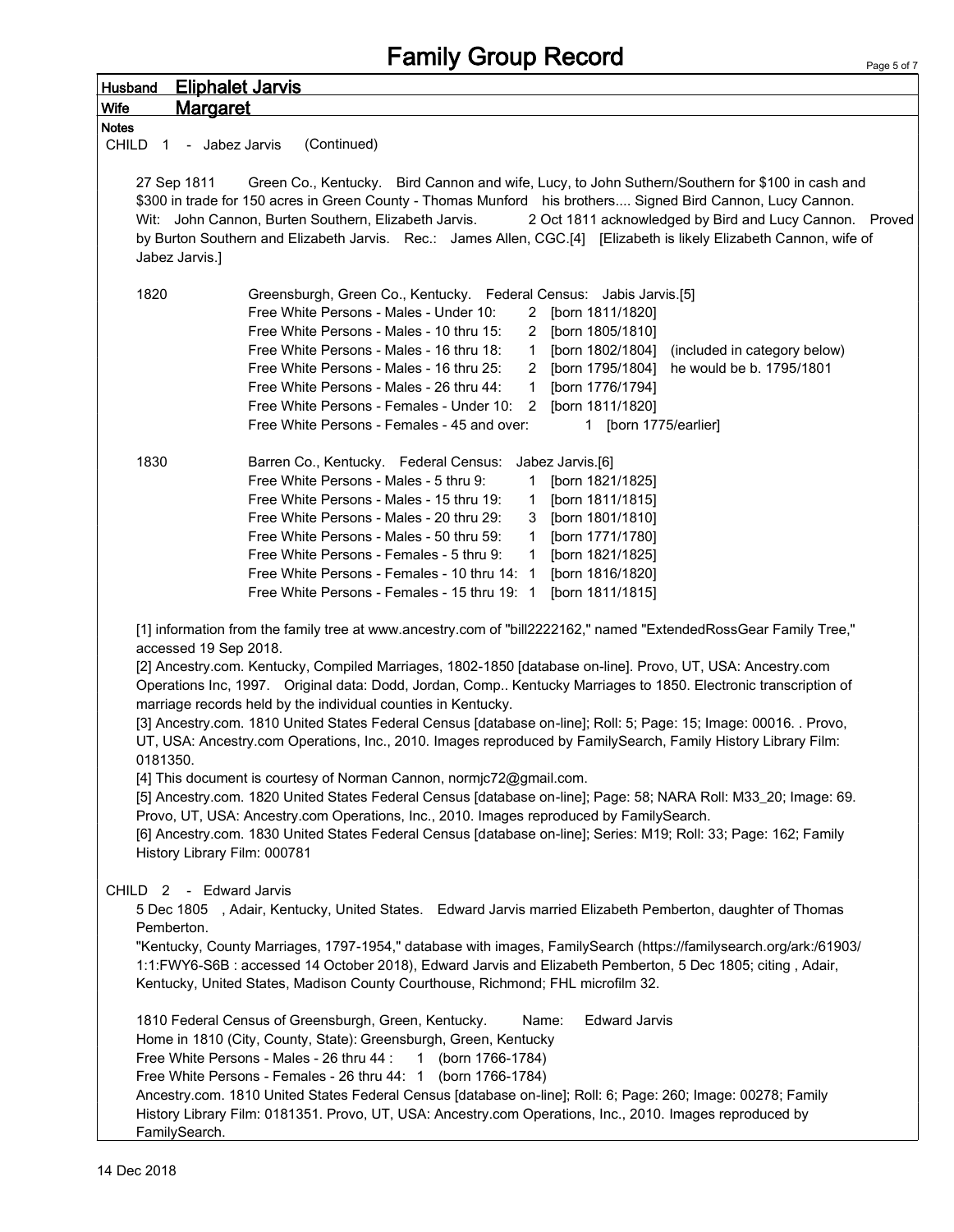| <b>Eliphalet Jarvis</b><br><b>Husband</b>                                                                                                                       |
|-----------------------------------------------------------------------------------------------------------------------------------------------------------------|
| <b>Margaret</b><br>Wife                                                                                                                                         |
| <b>Notes</b>                                                                                                                                                    |
| CHILD 3 - Mimy Jarvis<br>Some information is from "Jarvis Family Tree" at www.ancestry.com owned by Kathleen Jarvis of Sunnyvale, Santa                         |
| Clara, California, USA; accessed 14 Oct 2018.                                                                                                                   |
|                                                                                                                                                                 |
| 16 Mar 1797 Bullitt, Kentucky, United States<br>Jesse Hood married Mimy Jarvis.                                                                                 |
| "Kentucky, County Marriages, 1797-1954," database with images, FamilySearch (https://familysearch.org/ark:/61903/                                               |
| 1:1:FW58-441 : accessed 14 October 2018), Jesse Hood and Mimy Jarvis, 16 Mar 1797; citing, Bullitt, Kentucky,                                                   |
| United States, Madison County Courthouse, Richmond; FHL microfilm 482,690.                                                                                      |
| 1800 Bullitt County, Kentucky: Jesse Hood<br>Tax list                                                                                                           |
| Ancestry.com. Kentucky, Compiled Census and Census Substitutes Index, 1810-1890 [database on-line]. Provo, UT,                                                  |
| USA: Ancestry.com Operations Inc, 1999.                                                                                                                         |
|                                                                                                                                                                 |
| Original data: Jackson, Ron V., Accelerated Indexing Systems, comp Kentucky Census, 1810-1890. Compiled and                                                     |
| digitized by Mr. Jackson and AIS from microfilmed schedules of the U.S. Federal Decennial Census, territorial/state                                             |
| censuses, and/or census substitutes.                                                                                                                            |
| 1810 Federal Census Place of Columbia, Adair Co., Kentucky. Name: Jesse Hood                                                                                    |
| Home in 1810 (City, County, State): Columbia, Adair, Kentucky                                                                                                   |
| Free White Persons - Males - Under 10:<br>$\overline{2}$<br>1801/1810<br>1801 Eliphalet, 1807 John                                                              |
| Free White Persons - Males - 45 and over: 1<br>1765/earlier<br>Jesse                                                                                            |
| Free White Persons - Females - Under 10: 2<br>1806 Martha, ?<br>1801/1810                                                                                       |
| Free White Persons - Females - 10 thru 15:1 1795/1800<br>1799 Margaret                                                                                          |
| Free White Persons - Females - 26 thru 44:1 1766/1784<br>Mima<br>Free White Persons - Females - 45 and over:1<br>1765/earlier<br>Unknown                        |
| Numbers of Slaves:<br>6                                                                                                                                         |
|                                                                                                                                                                 |
|                                                                                                                                                                 |
| 1820 U S Census; Census Place: Adair, Kentucky; Page: 12.<br>Name: Jesse Hood                                                                                   |
| Free White Persons - Males - Under 10:<br>3<br>1811/1820<br>1812 James, 1817 Napoleon, ?                                                                        |
| Free White Persons - Males - 10 thru 15:<br>1805/1810<br>$\mathbf{1}$<br>1807 John                                                                              |
| Free White Persons - Males - 16 thru 25:<br>1795/1804<br>1801 Eliphalet<br>$\mathbf{1}$<br>1775/earlier<br>Free White Persons - Males - 45 and over: 1<br>Jesse |
| Free White Persons - Females - 10 thru 15:1 1805/1810<br>1806 Martha                                                                                            |
| Free White Persons - Females - 16 thru 25:4 1795/1804<br>1799 Margaret, 1802 ?                                                                                  |
| Free White Persons - Females - 26 thru 44:1 1776/1794<br>Mima                                                                                                   |
| Slaves - Males - 26 thru 44:<br>2                                                                                                                               |
| Slaves - Females - Under 14:<br>7                                                                                                                               |
| Slaves - Females - 14 thru 25:<br>$\overline{2}$                                                                                                                |
| Slaves - Females - 45 and over:<br>1                                                                                                                            |
| CHILD 5 - John Jarvis                                                                                                                                           |
| Name: Patey Bloyd                                                                                                                                               |
| Marriage Date:<br>15 Jun 1809                                                                                                                                   |
| Marriage Place: Green, Kentucky, USA                                                                                                                            |
| Spouse: John Jarvis                                                                                                                                             |
| Ancestry.com. Kentucky, Compiled Marriages, 1802-1850 [database on-line]. Provo, UT, USA: Ancestry.com                                                          |
| Operations Inc, 1997.<br>Original data: Dodd, Jordan, Comp Kentucky Marriages to 1850. Electronic transcription of marriage records held by                     |
| the individual counties in Kentucky.                                                                                                                            |
|                                                                                                                                                                 |
| CHILD 6 - Lazarus Jarvis                                                                                                                                        |
| Green Co., Kentucky. Spencer Griffin of Tennessee to William Matthews of Green County for 40<br>27 Jan 1812                                                     |
| pounds -                                                                                                                                                        |

 $\overline{1}$